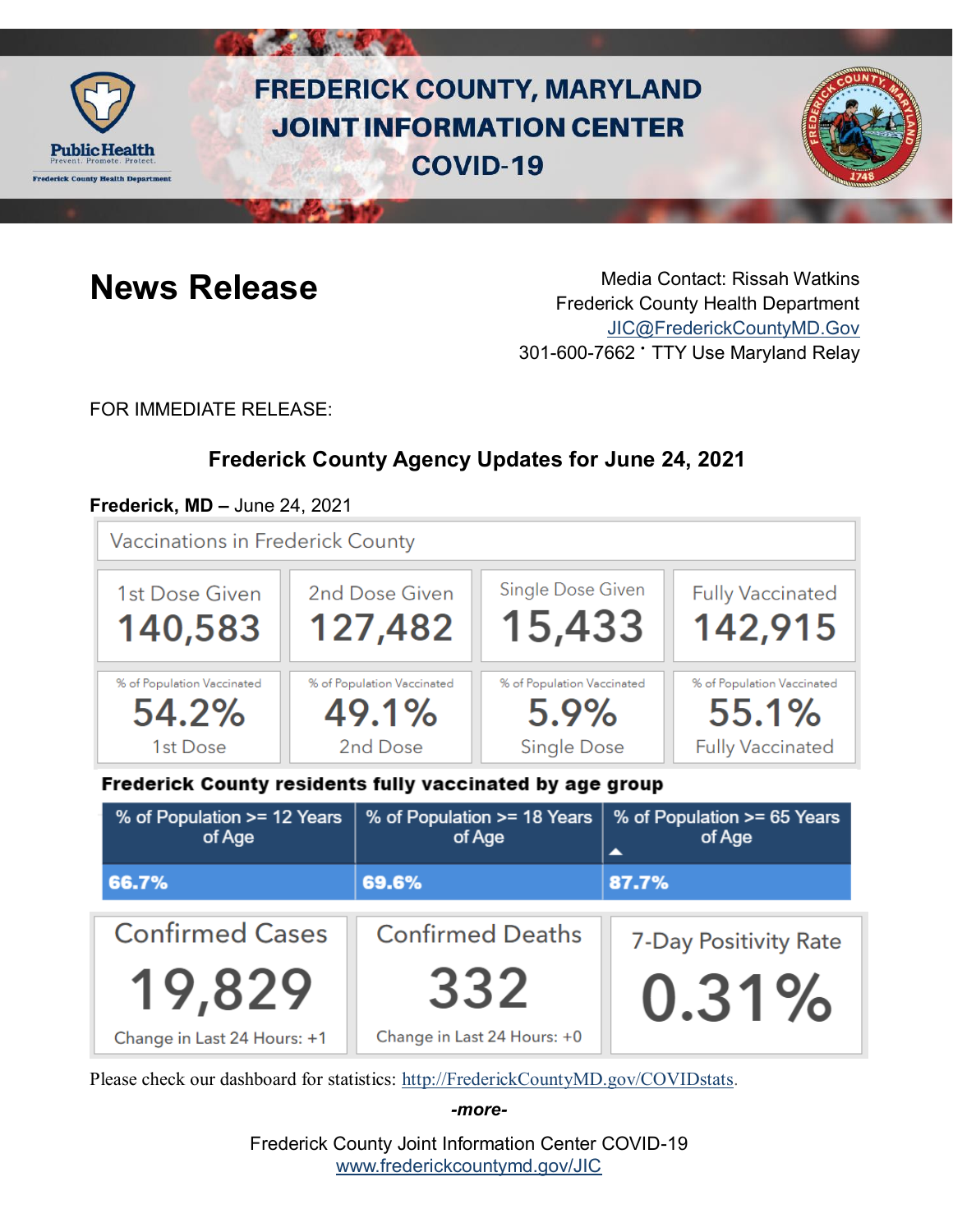

#### **Page 2/JIC**

# Maryland State Update

The Maryland Department of Health is conducting an online survey from June 15th to September 15th, asking about your knowledge, attitudes, and behaviors towards contact tracing and smartphone exposure notification technology (MDCOVID Alert). If you are a Maryland resident and at least 18 years of age we want to hear from you!



The **survey is voluntary** and takes **10 minutes or less** to complete. The results of the survey will be used to make improvements.

#### **For this survey**

- You must be at least 18 years old
- You must live in Maryland
- Have access to the internet

Questions about this survey? Please email **[mdh.ctsurvey@maryland.gov](mailto:mdh.ctsurvey@maryland.gov)**

Maryland Department of Commerce has launched [GoVAX Rewards,](https://open.maryland.gov/blog/new-rewards-program-showcases-vaccine-incentives-maryland-businesses) a site that showcases vaccine incentives from businesses in the state. Several companies are already signed up and rewarding residents for receiving a COVID-19 vaccine, including National Aquarium, Baltimore Orioles, Ayers Creek Adventures, Total Recon Auto Center, Medieval Times Dinner & Tournament - Baltimore, and more.



**Survey Link:**

**[com/r/ctmaryland](https://www.surveymonkey.com/r/ctmaryland)**

**[https://www.surveymonkey.](https://www.surveymonkey.com/r/ctmaryland)**

If you're vaccinated, see what deals are available for you [here.](https://open.maryland.gov/blog/new-rewards-program-showcases-vaccine-incentives-maryland-businesses) And if you're a business looking to get involved, signing up is easy!

# JIC Agency Updates

Frederick County Office of Economic Development:

To support community businesses that have suffered as a result of the pandemic, Executive Gardner announced \$4.3 million in aid through four new grant programs. Small Business grants totaling \$2.9 million are available. Applications will be accepted between June 17 and June 25. Go to: [http://www.discoverfrederickmd.com/news/business-grants.](http://www.discoverfrederickmd.com/news/business-grants)

#### *-more-*

Frederick County Joint Information Center COVID-19 [www.frederickcountymd.gov/JIC](https://frederickcountymd.gov/JIC)